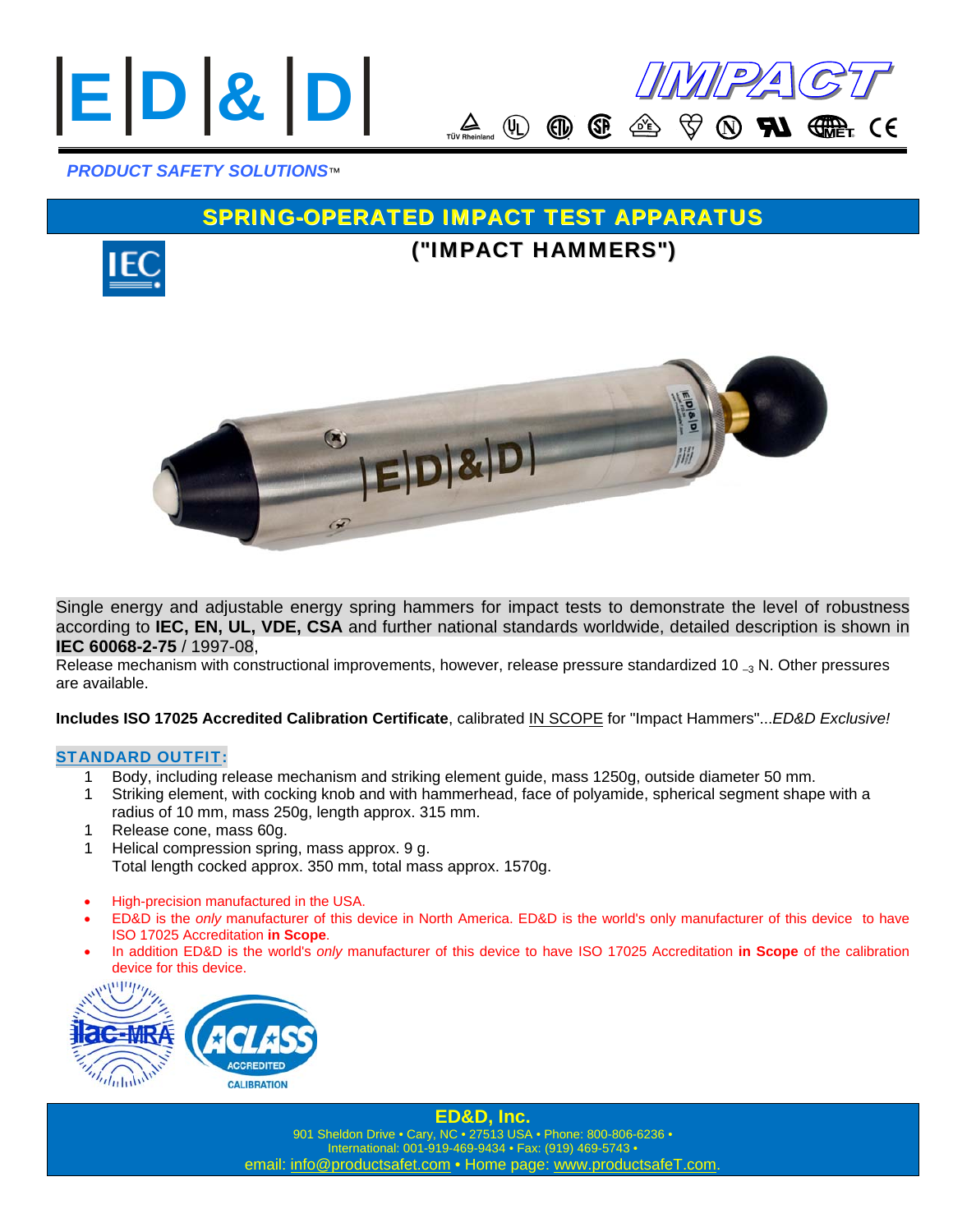

#### *PRODUCT SAFETY SOLUTIONS*™

Units are supplied ready for operation, including **ISO/IEC 17025 Accredited** (and under Scope) Calibration certificate - with calibration of impact energy by means of a calibration device according to **IEC 60068-2-75** / 1997-08 Annex B and concerning release pressure. [Measurement data and uncertainty data is available]. Calibration device also listed under our Scope!

ED&D is the world's *only* manufacturer of this device that is ISO accredited. Additionally, we are one of the only firms in the world that are utilizing the required calibration device, in the proper manner (secured to solid metal table, which is secured to the solid concrete floor = immovable). See photo



#### SINGLE IMPACT HAMMER MODELS

| <b>Impact Energy</b> | <b>Tolerance</b> | <b>Model No.</b> |
|----------------------|------------------|------------------|
| $0.20$ J             | ±0.02J           | 5110-0.2J        |
| 0.35J                | ±0.03J           | 5110-0.35J       |
| 0.50J                | ±0.04J           | 5110-0.5J        |
| 0.70J                | ±0.05J           | 5110-0.7J        |
| 1.OJ                 | ±0.05J           | 5110-1.0J        |
| 2.0J                 | ±0.10J           | 5110-2.0J        |



## 2J HAMMER MODEL 5110-2.0J

The 2 joule hammers are different than the other models. Built per the requirements of IEC 60068‐2‐75 for 2 J energy value. The impact radius is 25mm, the impact head is made of steel, mass is 0.5kg, other dimensions per the requirement.

Rockwell hardness per ISO 1052

*ALL IMPACT HAMMER UNITS COME IN A PADDED CASE*